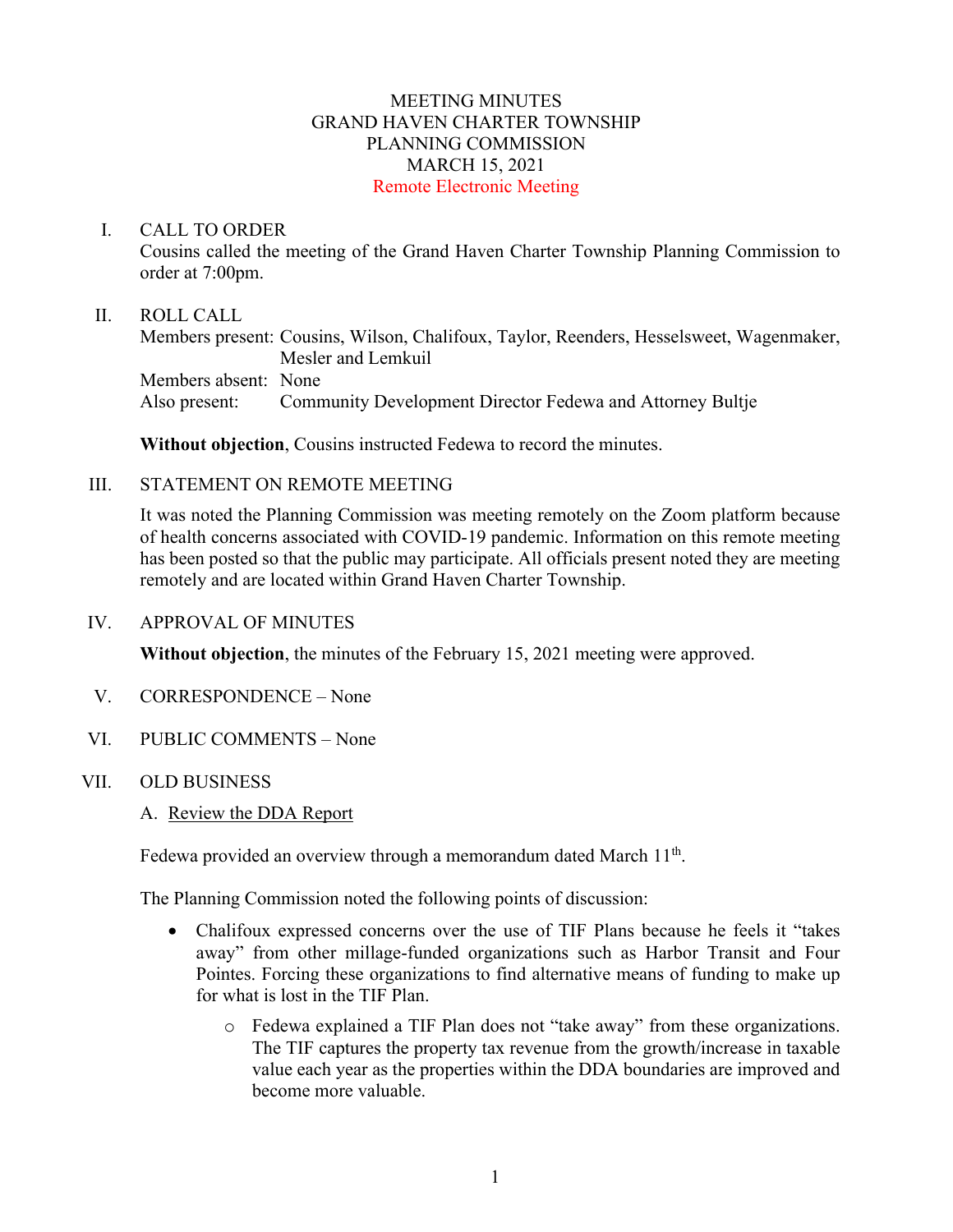- Chalifoux questioned why the Future Land Use Map would have to change to support the DDA boundary adjustment. If the Future Land Use Map does not support the DDA boundaries now, then it should not be expanded.
	- o Fedewa explained the Future Land Use Map is a living document that requires the municipality to review and consider updating every 5 years. The Map changes as the needs of the community change.
- Two members indicated the Commission will need to be thoughtful when the Future Land Use Map is reviewed this year because a change from Agricultural Preservation to Commercial is significant. The intent of the Future Land Use Map and the US-31 Overlay Zone were to provide natural beauty through the Township.
- Chair Cousins requested the term "Week" on page 3 be revised to "Step" for consistency with the staff memos.

**Motion** by Taylor, supported by Wagenmaker to **approve** the Final DDA Report, with the terminology amendment, and direct staff to forward it to the Downtown Development Authority Board for their review and consideration.

**Which motion carried**, as shown by the following roll call vote, with Chalifoux voting against the motion because he philosophically disagrees with the use of TIF Plans:

Ayes: Wilson, Taylor, Wagenmaker, Mesler, Lemkuil, Hesselsweet, Reenders, Cousins Nays: Chalifoux Absent: None

### VIII. NEW BUSINESS

### A. Presentation by Staff – Planning Commission Bylaws

Fedewa presented a slide show highlighting the main points of the Bylaws.

Subsequently, Fedewa provided an overview of the proposed amendments through a memorandum dated March 11<sup>th</sup>. The amendments focus on codifying the actual practices of the Commission and Staff and empowering the Planning Commission to address unique cases where a member may have a conflict of interest.

**Motion** by Taylor, supported by Chalifoux, to **approve** the revised Bylaws and Rules of the Planning Commission, as presented, and authorize the Chairperson and Secretary to sign the document.

**Which motion carried unanimously**, as shown by the following roll call vote:

| Ayes:        |                                |  | Wilson, Taylor, Wagenmaker, Mesler, Chalifoux, Lemkuil, |  |  |  |
|--------------|--------------------------------|--|---------------------------------------------------------|--|--|--|
|              | Hesselsweet, Reenders, Cousins |  |                                                         |  |  |  |
| Nays: None   |                                |  |                                                         |  |  |  |
| Absent: None |                                |  |                                                         |  |  |  |
|              |                                |  |                                                         |  |  |  |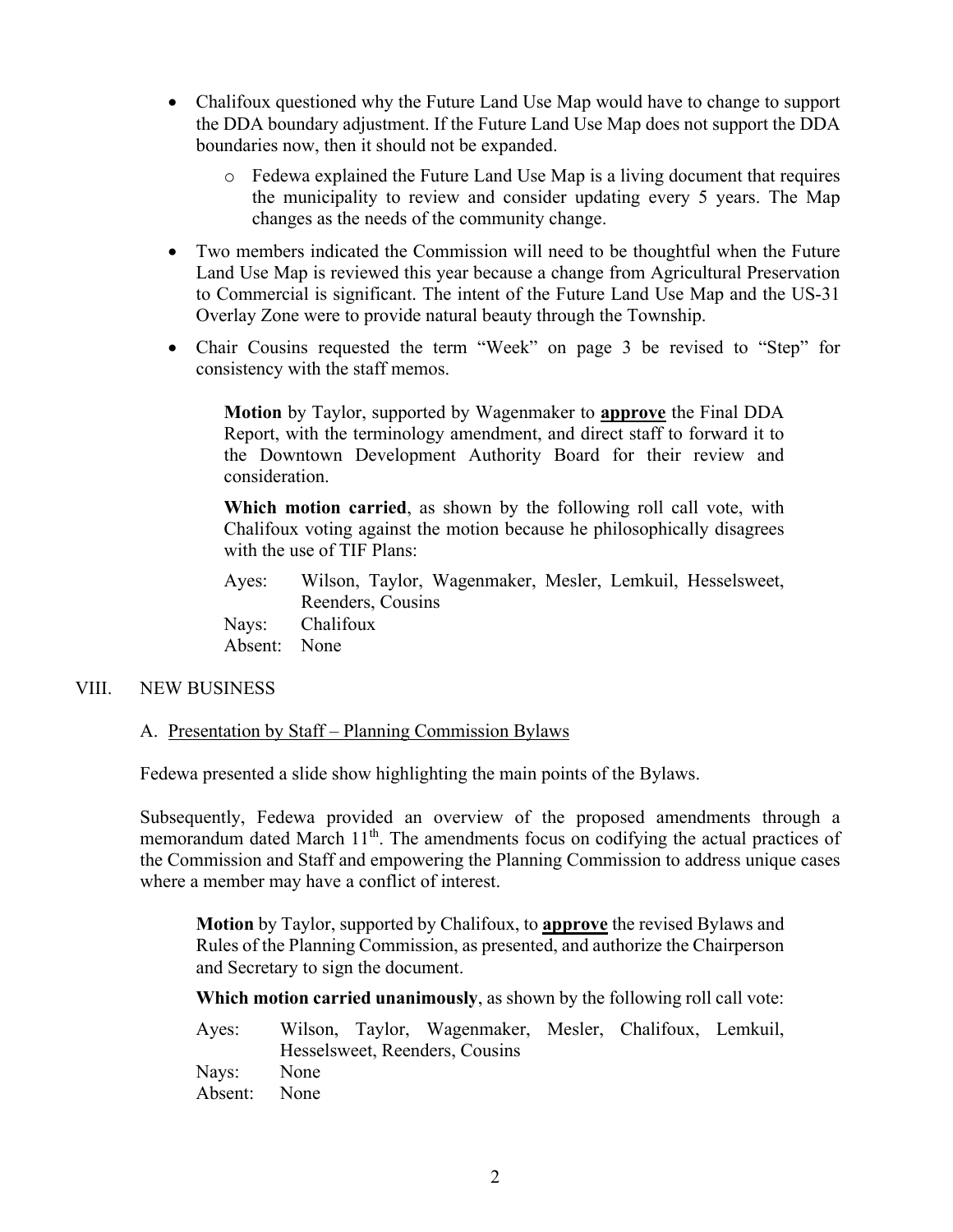## B. Presentation by Bultje – Special Land Use Authority +  $Q\&A$

Attorney Bultje presented information through a memorandum dated March 15<sup>th</sup>.

Highlights of the presentation and Q&A session included:

- A Special Land Use (SLU) is a use the Township has determined to be generally suitable for an area if additional standards are considered to mitigate the potential for negative impacts.
- The Planning Commission must determine whether the application is a "good fit" for the area.
- Commission can negotiate with the applicant to improve the submittal. Meaning, if the standards only meet the bottom line the PC can negotiate to improve the application, so it is a better "fit" for the location.
	- o This negotiation cannot amount to variances or PUD concessions.
	- o For example, reducing the size of a building to be more cohesive; revising rooflines to provide variety; requiring parking in the rear, etc.
- The Township does not owe an applicant the highest and best use of a piece of property. The courts have ruled the Township owes a "reasonable use" of the land.
	- o For example, if a two-family dwelling is not suitable in a particular location the application can be denied as long as there are unique reasons. The applicant still maintains a "reasonable use" because a single family dwelling could be built and sold instead.
- The Planning Commission does not owe an applicant a "quick" response either. If there are uncertainties surrounding an application, then it should be tabled. This would allow more time to consider the application and what revisions may be necessary to improve its suitability in that location.
- Some Commissioners want to consider increasing the minimum lot width for twofamily dwellings or establishing increased side yard setbacks.
	- o Per Bultje, the zoning ordinance is a living document and if certain aspects are not working well, then text amendments should be pursued.

## IX. REPORTS

- A. Attorney's Report none
- B. Staff Report
	- The City of Grand Rapids obtained a variance from the ZBA to locate a groundmounted solar array in the front yard of the Lake Michigan Filtration Plant. Expect a Site Plan Review application soon.
	- $\triangleright$  Will need to schedule a special meeting in April for the City of Grand Rapids application and a Major Home Occupation application.
- C. Commissioner Comments none